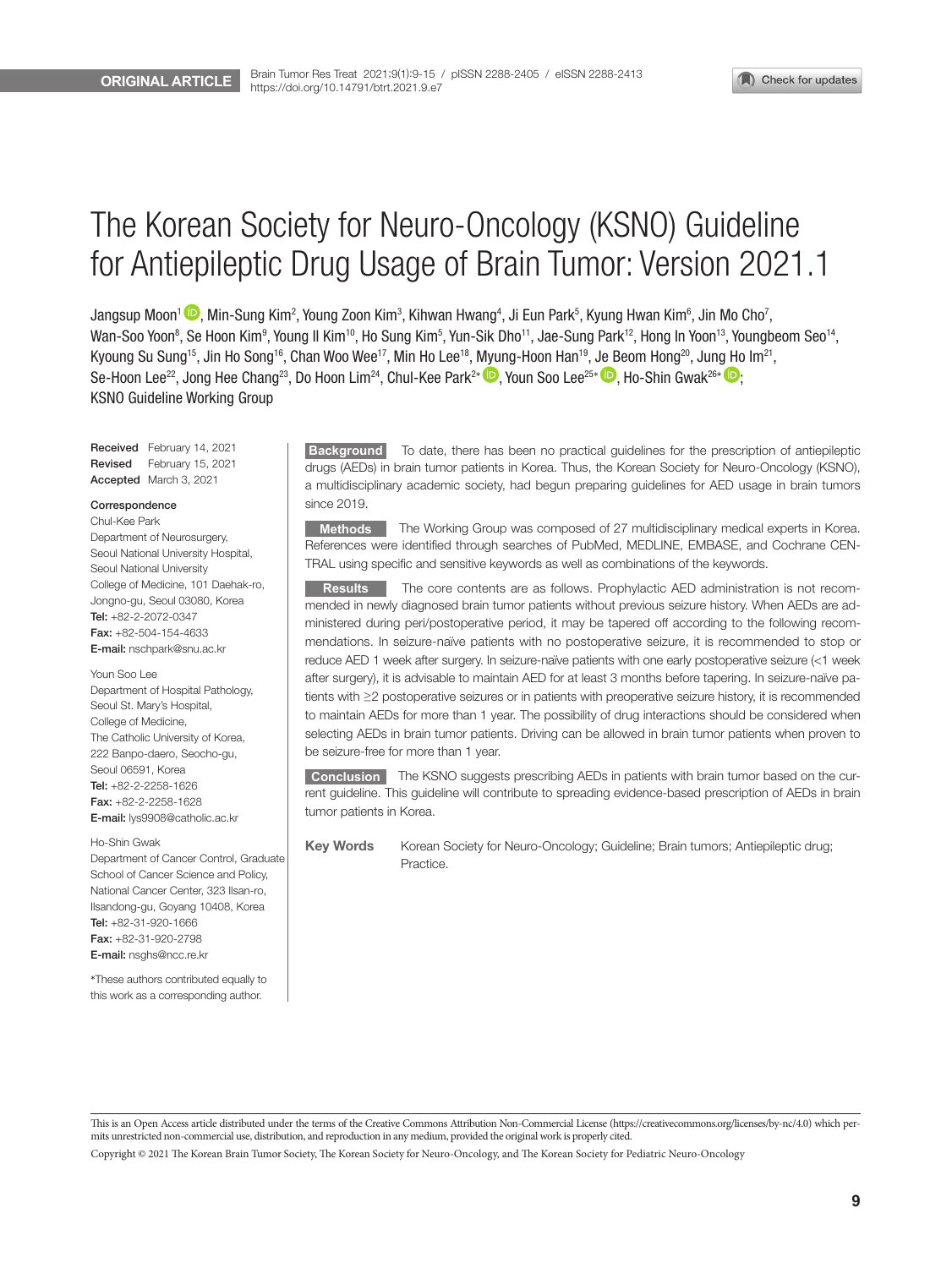# **INTRODUCTION**

Seizure is one of the most common medical complications in brain tumor patients [1,2]. Up to two third of patients diagnosed with a brain tumor will experience at least 1 seizure throughout their disease course [3]. Antiepileptic drugs (AEDs) are frequently prescribed in brain tumor patients for therapeutic or prophylactic purposes [4]. Seizures can be provoked during the perioperative period of brain tumor resection and it is widely accepted that perioperative seizures must be controlled with AEDs [5], however the adequate duration of AED maintenance is not established [6]. Moreover, clinicians are still controversial about the use of prophylactic AEDs for brain tumor surgery in patients with no prior seizure history [7].

Recently, a web-based survey was conducted on the administration of AEDs in patients with brain tumors among the Korean Society for Neuro-Oncology (KSNO) members [8]. The majority of respondents (95.2%) routinely prescribed AEDs during peri/postoperative period for patients with previous seizure history. Also, 72.8% of respondents routinely prescribed AEDs for seizure-naïve patients. The duration of prophylactic AED administration was widely variable according to the history of epilepsy and the location of tumor. Levetiracetam (82.9%) was the most preferred AED for seizure prophylaxis in brain tumor patients in Korea.

To date, a practical guideline for AED prescription in brain tumor patients is not available in Korea. Therefore, the KSNO, a multidisciplinary academic society for central nervous system (CNS) tumors in Korea, established a new Guideline Working Group chapter to discuss guidelines on the prescription of AEDs in brain tumor patients. The objective of this guideline is to provide physicians with evidence-based recommendations and consensus expert opinion for prescribing AEDs in patients with brain tumor. It will also provide a source of knowledge for institutions and insurance companies involved in the management of brain tumor in Korea.

### **KSNO GUIDELINE WORKING GROUP**

A new chapter of Working Group was appointed by the KSNO in 2019 to develop a clinical guideline for management of patients with brain tumor. These guidelines should be optimized considering the unique medical circumstance in Korea. The KSNO Guideline Working Group was composed of 27 medical experts in Korea, including 15 neurosurgeons, 6 radiation oncologists, 1 medical oncologist, 2 neuroradiologists, 2 pathologists, and 1 neurologist.

References were searched from PubMed, MEDLINE, EM-BASE, and Cochrane CENTRAL using specific and sensitive keywords as well as combinations of keywords. The scope of the brain tumors included all histological grades of primary and metastatic brain tumors. The purpose of AED prescriptions covered prophylactic use, symptomatic control and withdrawal strategy. The driving issues regarding seizure control in brain tumor patients were evaluated. The final reference list was generated based on the originality and relevance to the scope of this guideline.

Scientific evidence was evaluated and graded according to the following categories: high level evidence (obtained from multiple populations and derived from randomized clinical trials or meta-analysis or systemic review), and low level evidence (obtained from limited population and derived from non-randomized studies, including observational studies, cohort studies, and case-control studies).

To establish the recommendation levels, the following criteria were used. Level I (strong recommendation) required a high level evidence and uniform agreement among panels. Level II (weak recommendation) required a high level evidence but not uniform agreement among panels or low level evidence but uniform agreement among panels. Level III (no consensus; individual decision) required a low level evidence but not uniform agreement among panels. Level IV (not recommended) required contents being not beneficial or harmful.

# **PROPHYLACTIC ANTIEPILEPTIC DRUG PRESCRIPTION**

**Preventive anticonvulsant administration is not recommended in patients with newly diagnosed brain tumors who do not have a history of seizure (Level I)**  (Table 1, Fig. 1)

The high risk for development of seizures and epilepsies in brain tumor raised the question of prophylactic AED treatment in patients with newly diagnosed brain tumor. While initiation of AEDs is justified after a first seizure in patients with brain tumors, prophylactic AED should not be used in seizure naïve brain tumor patients [9]. In 2000, the American Academy of Neurology (AAN) recommended against prophylactic AED prescription for patients with brain tumor [10]. Afterward, several randomized controlled studies [11-13] and meta-analyses [14,15] have confirmed that prophylactic AED is not beneficial for preventing first seizure in brain tumor patients.

However, prophylactic AEDs may be considered in the presence of the following high-risk factors: 1) low-grade gliomas, 2) tumors invading cortical area of the brain, 3) multifocal tumors, and 4) tumors located in the temporal lobe or in insular region [5]. These factors should be considered when deciding whether to prescribe prophylactic AEDs to each patient.

Low-grade gliomas that are frequently associated with seizure are recently categorized as low-grade developmental and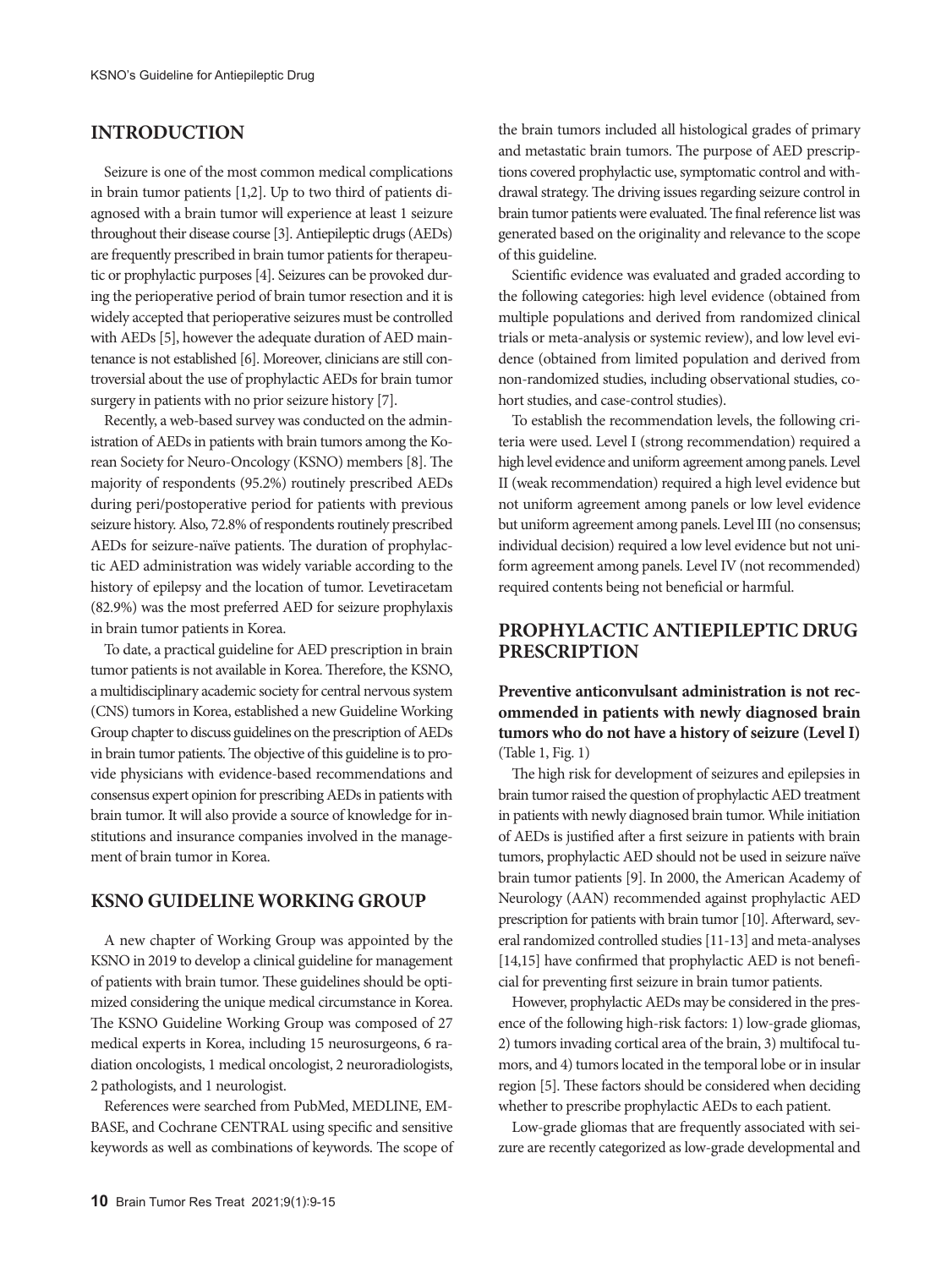| Table 1. Summary of the Korean Society for Neuro-Oncology (KSNO) Guideline for Antiepileptic Drug Usage in Brain Tumor |  |  |  |  |
|------------------------------------------------------------------------------------------------------------------------|--|--|--|--|
|------------------------------------------------------------------------------------------------------------------------|--|--|--|--|

| Recommendations on AED prescription                                                                                                                                                                                                                                  | Recommendation<br>level |
|----------------------------------------------------------------------------------------------------------------------------------------------------------------------------------------------------------------------------------------------------------------------|-------------------------|
| • Preventive anticonvulsant administration is not recommended in patients with newly diagnosed brain tumors who do<br>not have a history of seizure                                                                                                                  | Level I                 |
| • In seizure-naïve brain tumor patients when seizure did not occur after surgery, it is advisable to stop or reduce<br>prophylactic AEDs 1 week after surgery                                                                                                        | Level II                |
| · In seizure-naïve brain tumor patients when seizure occurred once during acute postoperative period (<1 week after<br>surgery), it is advisable to maintain AED and if no additional seizures occur afterward then to stop or reduce AEDs<br>3 months after surgery | Level III               |
| • In seizure-naïve brain tumor patients when seizure occurred more than twice after surgery, AEDs should be maintained<br>and if the patient remains seizure-free for over 1 year, stopping or reducing AEDs can be considered                                       | Level III               |
| • In patients with brain tumors who had preoperative epilepsy (or seizures), AED should be maintained for at least a year<br>after surgery                                                                                                                           | Level II                |
| • Drug interactions should be considered when selecting AEDs in patients with brain tumors                                                                                                                                                                           | Level II                |
| • Even in brain tumor patients who previously experienced seizures, when seizure-free period with or without AEDs is<br>longer than 1 year, driving can be allowed. However, it is not allowed to drive during the tapering period of AEDs                           | Level III               |

AED, antiepileptic drug

epilepsy associated brain tumors (LEATs). LEAT contains ganglioglioma, dysembryoplastic neuroepithelial tumor, angiocentric glioma, isomorphic diffuse glioma and papillary glioneuronal tumor which account for more than 70% of epilepsyrelated brain tumors [16]. The incidence of seizure in patients with LEAT is estimated to be between 70–90% [17], which is substantially higher than in high-grade gliomas (25–60%), meningiomas (25%), or brain metastases (15%) [18-21]. Highgrade tumors have relatively lower rate of seizures [1,22].

The location of the tumor is also important for assessing the risk of seizure occurrence. Brain tumors located in the superficial cortical area is much likely to cause seizure than those in the noncortical deeper area [1,23,24]. Multiple lesions are associated with a higher risk compared to solitary lesions. Brain tumors located in temporal lobe and insular regions are associated with intractable epilepsy [23,24]. Additionally, frontal and parietal tumors are known for higher risk of causing epilepsy than occipital or infratentorial tumors [23].

# **PERI/POSTOPERATIVE ANTIEPILEPTIC DRUG PRESCRIPTION**

#### **Seizure naïve patients**

**In seizure-naïve brain tumor patients when seizure did not occur after surgery, it is advisable to stop or reduce prophylactic AEDs 1 week after surgery (Level II)** (Table 1, Fig. 1)

AED is often prescribed during the peri/postoperative period of brain tumor surgery. According to a National Consensus Survey in Korea, more than 70% of respondents (32 of 44, 72.8%) prescribed prophylactic AEDs for seizure naïve patient in the peri/postoperative period. Only two (4.4%) respondents never prescribed prophylactic AEDs in this situation [8]. This is in line with the survey studies performed in thousands of neurosurgeons about their real clinical practice, that 63–70% of neurosurgeons routinely prescribed AEDs postoperatively to patients without seizure history [11-13].

Even when prophylactic AEDs were prescribed to brain tumor patients who have not had seizure, AAN recommends tapering and discontinuing AEDs after the first postoperative week [10]. No subsequent studies have provided evidence against this recommendation.

**In seizure-naïve brain tumor patients when seizure occurred once during acute postoperative period (<1 week after surgery), it is advisable to maintain AED and if no additional seizures occur afterward then to stop or reduce AEDs 3 months after surgery (Level III)** (Table 1, Fig. 1)

Early postoperative seizures are rare after supratentorial neurosurgery [25]. It has been demonstrated that only rare portion of patients (about 1%) experience seizure within 24 hours after brain tumor surgery [25], and it is unlikely that early postoperative seizure to be caused by postoperative hematoma or metabolic abnormality [26]. Moreover, a large proportion of patients who experienced early postoperative seizure after supratentorial neurosurgery also had preoperative seizures. Therefore, seizure will rarely occur during the early postoperative period in seizure naïve patients. However, when it occurs it is advisable to maintain AED for longer period than 1 week.

There is limited consensus on the timing of AED withdrawal after brain tumor surgery [9]. No studies had systemically examined AED withdrawal in tumor-related seizures, therefore,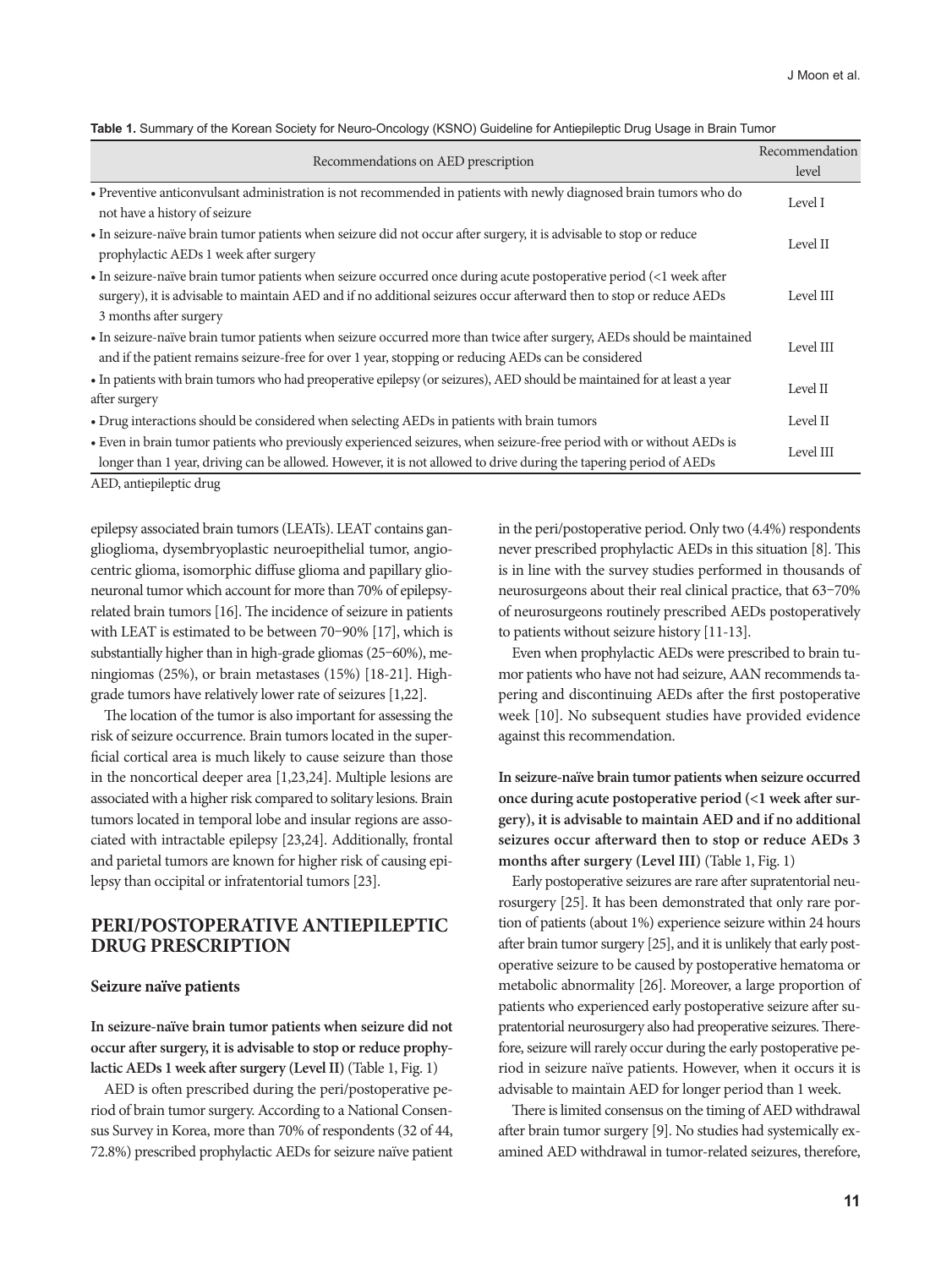

**Fig. 1.** Guideline for AED maintenance and withdrawal in brain tumor patients. Sz, seizure; Hx, history; PostOp, postoperative; EEG, electroencephalogram; PreOp, preoperative; LOC, loss of consciousness; AED, antiepileptic drug.

the decision has to be made based on what is known in general [27]. In patients with single seizure during the acute postoperative period (<1 week after surgery), AED can be gradually withdrawn from 3 months after surgery.

**In seizure-naïve brain tumor patients when seizure occurred more than twice after surgery, AEDs should be maintained and if the patient remains seizure-free for over 1 year, stopping or reducing AEDs can be considered (Level III)**  (Table 1, Fig. 1)

If seizure occurred more than twice after surgery, it is more likely that the patient had subtle seizures from preoperative stage [28]. Therefore, in these conditions, AEDs should be maintained for longer period.

When the patient remains seizure-free for at least 1 year, AED reduction or discontinuation can be considered. A patient can be considered 'seizure-free' when the period without seizures has elapsed equal to three times the longest inter-seizure interval over the previous year [29].

## **In patients with brain tumors who had preoperative epilepsy (or seizures), AED should be maintained for at least a year after surgery (Level II)** (Table 1, Fig. 1)

In patients with history of preoperative seizure or epilepsy, AED reduction or discontinuation should be determined in the same way as in other epilepsy. In these conditions, AED withdrawal may be carefully attempted after a sufficient amount of seizure-free period, according to the clinician's judgment considering various clinical factors.

AED can be withdrawn after a minimum of 1 year of seizure

freedom when the seizure history of the patient is shorter than 6 months and tumors are completely removed after surgery (Level III) (Fig. 1). The percentage of achieving seizure freedom after brain tumor surgery is highly variable, affected by the type of tumors, residual tumors, duration of uncontrolled epilepsy, and others [9]. More than 50% of brain tumor can reach seizure-freedom after brain surgery so withdrawal of AED should be attempted whenever possible [9]. When tumors are completely resected and the preoperative seizure duration is short it is more likely to achieve seizure-freedom after surgery [30], thus AED withdrawal should be actively considered.

AEDs withdrawal can be attempted after a minimum of 2 years of seizure freedom in the presence of any of the following conditions: 1) patients with a longer seizure history than 6 months, 2) incomplete tumor resection, 3) epileptiform EEG discharges after surgery, 4) preoperative drug-resistant seizures, 5) focal seizure without a loss of consciousness (Level III) (Fig. 1). Gross total resection of tumor is the most important predictor for seizure freedom in brain tumor patients [1]. Therefore, AED withdrawal should be considered carefully after longer seizure-free period when residual tumor is present. Since no studies systematically examined AED withdrawal in brain tumor-related epilepsy, decision has to be made, transferring what is known in general [5,9]. In the general epilepsy population, long duration of active seizure, epileptiform discharges on EEG, multiple AEDs required for seizure control, and focal seizure without a loss of consciousness are considered poor prognostic factor for successful withdrawal of AEDs [31-33].

In any cases, when seizure occurs during AED withdrawal,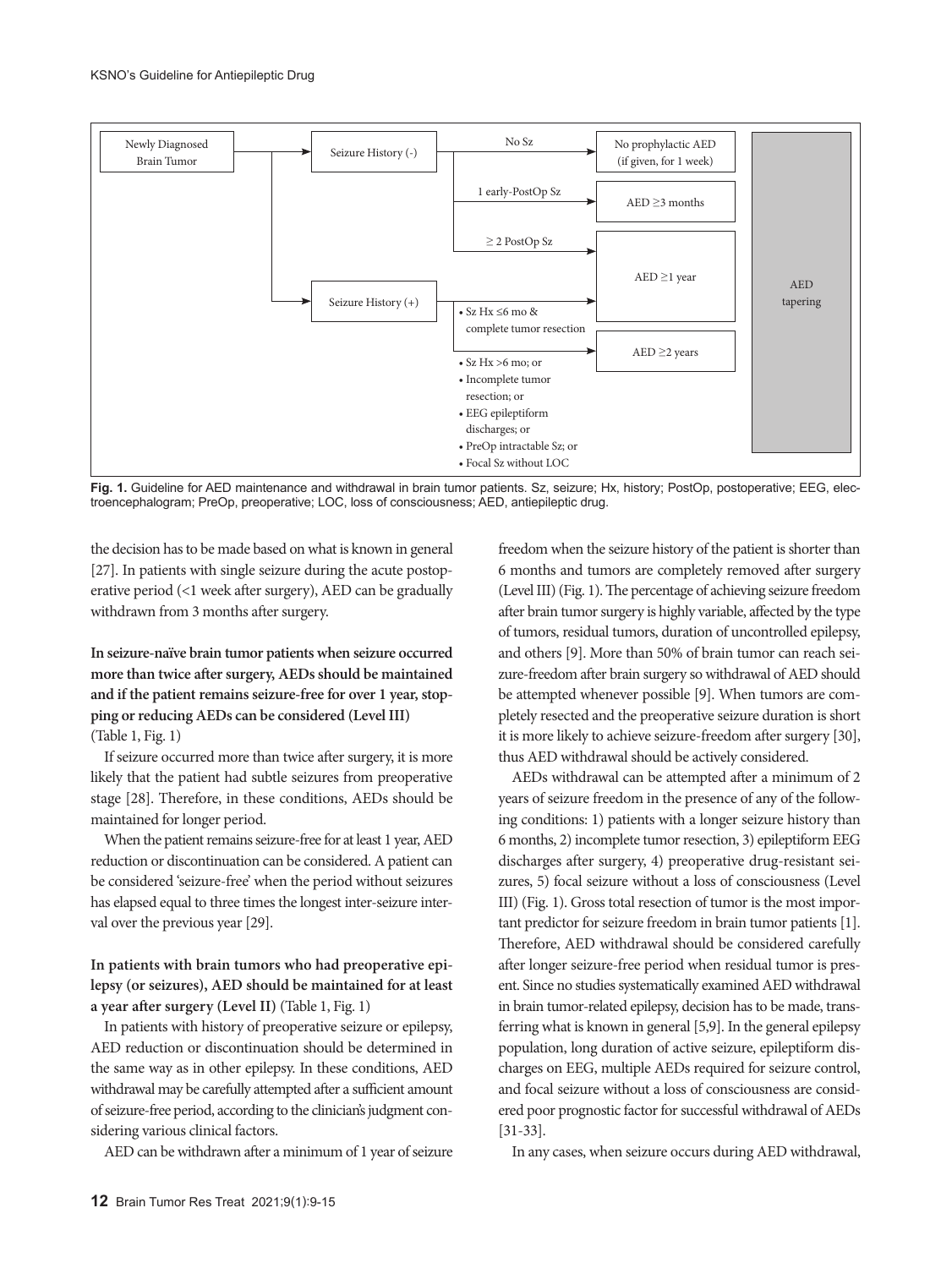AED dose should be increased again and maintained longer. It is controversial whether to consider AED withdrawal in highgrade glioma (HGG) patients. Some researchers insist that AED withdrawal is not recommended in HGG patient, because of the progressive nature of the tumor [34,35]. On the other hand, some researchers support AED withdrawal even in HGG whenever possible, considering the adverse effect of AEDs and the chance of masking tumor progression that can be detected

by worsening seizures [33]. Therefore, the adjustment of AEDs after resection of HGG should be determined case by case according to the clinician's decision.

# **ANTIEPILEPTIC DRUG SELECTION**

### **Drug interactions should be considered when selecting AEDs in patients with brain tumors (Level II)**  (Table 1)

Cytochrome P450 (CYP) enzyme inducers and inhibitors affect the blood concentration of anticancer drugs, so care must be taken during prescription (Level II). Several AEDs demonstrate CYP drug interaction, which may affect the level of chemotherapeutic agents. Chemotherapeutic agents often have a narrow therapeutic window close to the maximum tolerated dose, so these interactions can easily result in insufficient anti-tumor effect or in drug toxicity [36]. Carbamazepine, phenytoin, phenobarbital are CYP enzyme inducers, mainly of 2C9, SC19, and 3A4 [37], which may lower the serum level of chemotherapeutic agents and reduce the anti-tumor effects. On the other hand valproate contains CYP enzyme inhibiting properties so that it may increase the serum level of concomitant chemotherapeutic agents which will lead to increased toxicity [36].

Levetiracetam, zonisamide, lacosamide, perampanel, and pregabalin have minimal drug interactions therefore can be administered relatively safely to patients receiving chemotherapy (Level III). Most of second and third generation AEDs are not enzyme-inducing, so their use is preferred in brain tumor patients [36]. Several studies investigated the efficacy and tolerability of levetiracetam in brain tumor patients. All studies reported fairly good efficacy and tolerability [9]. Lacosamide [38,39] and perampanel [40,41] are proven to be well tolerated and effective on seizure control in brain tumor patients, both as monotherapy and add-on therapy.

Adverse effects of AEDs should also be taken into consideration when prescribing them in brain tumor patients. Adverse effects occur more frequently in patients with brain tumor compared with the overall population of people with epilepsy [36, 42]. Many AEDs may cause cytopenia or rash, topiramate may induce cognitive dysfunction, and topiramate or zonisamide may cause weight loss, which are critical issues in the management of brain tumor patients [43]. Levetiracetam or perampanel may cause psychiatric adverse events, such as aggressive behavior, agitation, psychosis [44] that can interfere with management of brain tumor patients. Otherwise, lacosamide are less likely to cause cognitive and psychiatric side effects [45].

# **DRIVING**

**Even in brain tumor patients who previously experienced seizures, when seizure-free period with or without AEDs is longer than 1 year, driving can be allowed. However, it is not allowed to drive during the tapering period of AEDs (Level III)** (Table 1)

Some countries provide detailed recommendations on the driving of brain tumor patients [46]. However, in general, it is similar to recommendations in patients with epilepsy due to other causes. In United Kingdom, government recommends patients not to drive for 6–12 months and 1–2 years after craniotomy of benign and malignant brain tumors, respectively. More strict restrictions are applied to professional drivers [47]. In United States, the prerequisites for allowing epilepsy patients to drive vary from state to state, and specific recommendations for brain tumor patients are not available. According to a survey study, US clinicians tended to restrict driving for longer postoperative period in patients with high-grade brain tumors or in professional drivers [48].

To date, there are no official recommendations on the driving of brain tumor patients in Korea. Thus, it is reasonable to apply the same recommendation on driving suggested in other epilepsy patients. The Korean Epilepsy Society limits epilepsy patients from driving until they are proven seizure-free for more than 1 year [49]. In particular, newly-diagnosed epilepsy patients or patients who underwent reduction or withdrawal of AEDs should not be permitted to drive until remaining seizurefree for more than 1 year. However, driving is allowed for patients who have proven to have only focal seizure that does not cause alteration of consciousness (focal aware seizure) [49,50].

# **CONCLUSION**

To date, no practical guideline for AED prescription in brain tumor patients were available. Thus, KSNO developed the current guideline that could be used by physicians under medical circumstances in Korea. The KSNO Guideline Working Group have previously developed several guidelines regarding the management of gliomas. Now, the working group composed of 27 multidisciplinary medical experts in Korea prepared "The Korean Society for Neuro-Oncology (KSNO) Guideline for Antiepileptic Drug Usage of Brain Tumor: Version 2021.1."

In summary, prophylactic AED administration is not recommended in newly diagnosed brain tumor patients without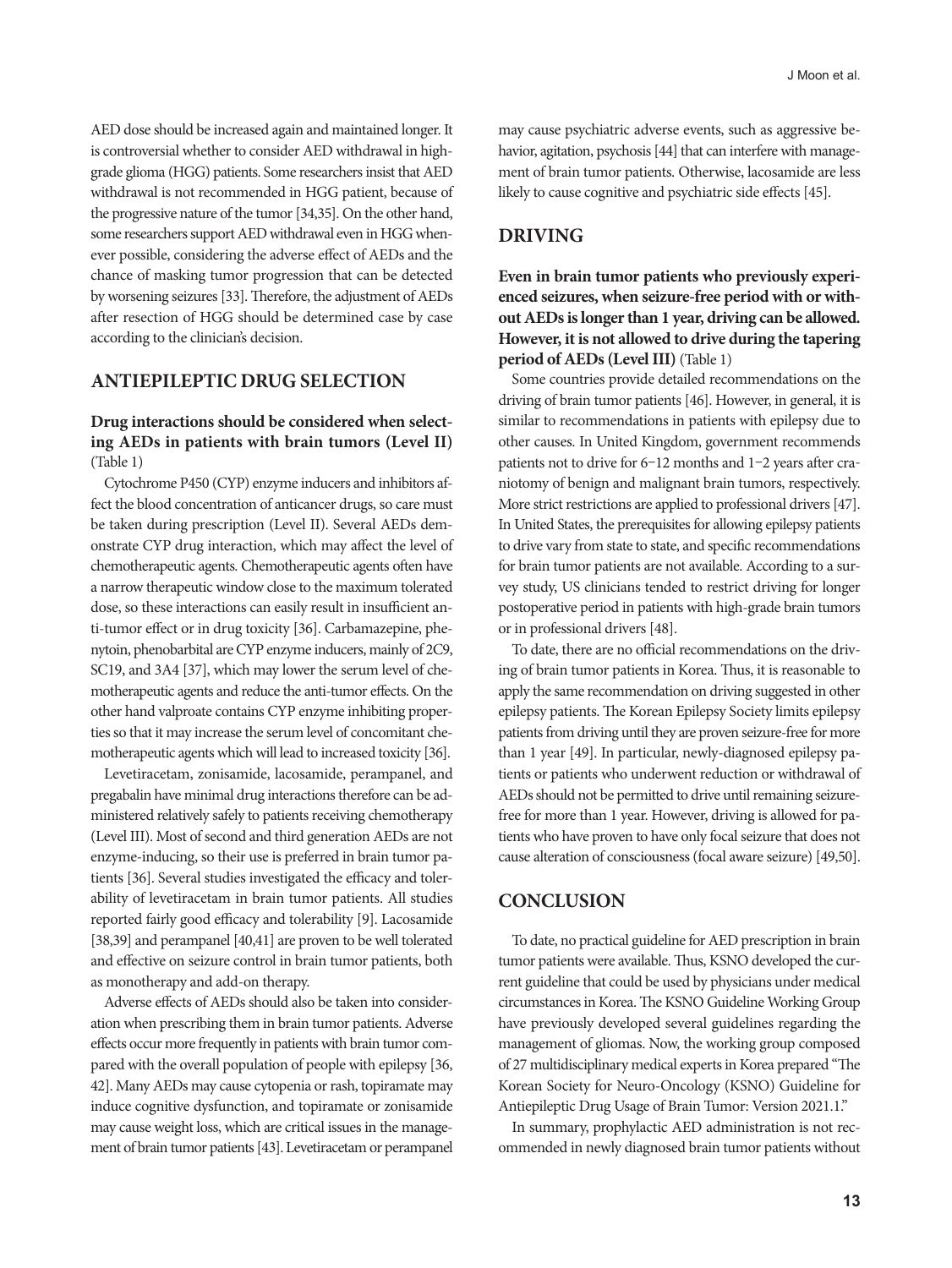previous seizure history. In seizure-naïve patients with no postoperative seizure, it is advisable to stop or reduce AED 1 week after surgery. In seizure-naïve patients with one early postoperative seizure (<1 week after surgery), AED should be maintained for at least 3 months before tapering. In seizure-naïve patients with ≥2 postoperative seizures or in patients with preoperative seizure history, AEDs should be maintained for more than 1 year. The possibility of drug interactions should be considered when selecting AEDs. Driving can be allowed to those proven to be seizure-free for at least 1 year.

#### Conflicts of Interest

The authors have no potential conflicts of interest.

#### Acknowledgments\_

None

#### Author Affiliations

1 Department of Genomic Medicine, Department of Neurology, Seoul National University Hospital, Seoul National University College of Medicine, Seoul, Korea; 2 Department of Neurosurgery, Seoul National University Hospital, Seoul National University College of Medicine, Seoul, Korea; 3 Division of Neurooncology and Department of Neurosurgery, Samsung Changwon Hospital, Sungkyunkwan University School of Medicine, Changwon, Korea; 4 Department of Neurosurgery, Seoul National University Bundang Hospital, Seoul National University College of Medicine, Seongnam, Korea; 5 Department of Radiology and Research Institute of Radiology, Asan Medical Center, University of Ulsan College of Medicine, Seoul, Korea; <sup>6</sup>Department of Neurosurgery, Chungnam National University Hospital, Chungnam National University School of Medicine, Daejeon, Korea; 7 Department of Neurosurgery, Catholic Kwandong University, International St. Mary's Hospital, Incheon, Korea; <sup>8</sup>Department of Neurosurgery, Incheon St. Mary's Hospital, College of Medicine, The Catholic University of Korea, Seoul, Korea; 9 Department of Pathology, Severance Hospital, Yonsei University College of Medicine, Seoul, Korea; <sup>10</sup>Department of Neurosurgery, St. Vincent's Hospital, College of Medicine, The Catholic University of Korea, Suwon, Korea; 11Department of Neurosurgery, Chungbuk National University Hospital, Chungbuk National University College of Medicine, Cheongju, Korea; 12Department of Neurosurgery, Seoul St. Mary's Hospital, College of Medicine, The Catholic University of Korea, Seoul, Korea; 13Department of Radiation Oncology, Yonsei Cancer Center, Yonsei University College of Medicine, Seoul, Korea; 14Department of Neurosurgery, Yeungnam University Hospital, Yeungnam University College of Medicine, Daegu, Korea; 15Department of Neurosurgery, Dong-A University Hospital, Dong-A University College of Medicine, Busan, Korea; 16Department of Radiation Oncology, Seoul St. Mary's Hospital, College of Medicine, The Catholic University of Korea, Seoul, Korea; 17Department of Radiation Oncology, SMG-SNU Boramae Medical Center, Seoul, Korea; 18Department of Neurosurgery, Uijeongbu St. Mary's Hospital, The Catholic University of Korea, Uijeongbu, Korea; 19Department of Neurosurgery, Hanyang University Guri Hospital, Hanyang University College of Medicine, Guri, Korea; 20Department of Neurosurgery, Kangbuk Samsung Hospital, Sungkyunkwan University School of Medicine, Seoul, Korea; 21Department of Radiation Oncology, CHA Bundang Medical Center, CHA University School of Medicine, Seongnam, Korea; 22Division of Hematology/Oncology, Department of Medicine, Samsung Medical Center, Sungkyunkwan University School of Medicine, Seoul, Korea; 23Department of Neurosurgery, Severance Hospital, Yonsei University College of Medicine, Seoul, Korea; 24Department of Radiation Oncology, Samsung Medical Center, Sungkyunkwan University School of Medicine, Seoul, Korea; <sup>25</sup>Department of Hospital Pathology, Seoul St. Marry's Hospital, College of Medicine, The Catholic University of Korea, Seoul, Korea; <sup>26</sup>Department of Cancer Control, Graduate School of Cancer Science and Policy, National Cancer Center, Goyang, Korea

#### ORCID iDs

Chul-Kee Park **b** https://orcid.org/0000-0002-2350-9876 Youn Soo Lee **b** https://orcid.org/0000-0002-1653-6315<br>Ho-Shin Gwak **b** https://orcid.org/0000-0001-7175-4553 https://orcid.org/0000-0001-7175-4553 Jangsup Moon https://orcid.org/0000-0003-1282-4528

#### **REFERENCES**

- 1. Ertürk Çetin Ö, İşler C, Uzan M, Özkara Ç. Epilepsy-related brain tumors. Seizure 2017;44:93-7.
- 2. Holthausen H, Blümcke I. Epilepsy-associated tumours: what epileptologists should know about neuropathology, terminology, and classification systems. Epileptic Disord 2016;18:240-51.
- 3. de Oliveira JA, Santana IA, Caires IQ, et al. Antiepileptic drug prophylaxis in primary brain tumor patients: is current practice in agreement to the consensus? J Neurooncol 2014;120:399-403.
- 4. Sayegh ET, Fakurnejad S, Oh T, Bloch O, Parsa AT. Anticonvulsant prophylaxis for brain tumor surgery: determining the current best available evidence. J Neurosurg 2014;121:1139-47.
- 5. Liang S, Fan X, Zhao M, et al. Clinical practice guidelines for the diagnosis and treatment of adult diffuse glioma-related epilepsy. Cancer Med 2019;8:4527-35.
- 6. Klimek M, Dammers R. Antiepileptic drug therapy in the perioperative course of neurosurgical patients. Curr Opin Anaesthesiol 2010;23: 564-7.
- 7. Sughrue ME, Rutkowski MJ, Chang EF, et al. Postoperative seizures following the resection of convexity meningiomas: are prophylactic anticonvulsants indicated? J Neurosurg 2011;114:705-9.
- 8. Kim SK, Moon J, Cho JM, et al. A national consensus survey for current practice in brain tumor management I: antiepileptic drug and steroid usage. Brain Tumor Res Treat 2020;8:1-10.
- 9. Bauer R, Ortler M, Seiz-Rosenhagen M, Maier R, Anton JV, Unterberger I. Treatment of epileptic seizures in brain tumors: a critical review. Neurosurg Rev 2014;37:381-8; discussion 388.
- 10. Glantz MJ, Cole BF, Forsyth PA, et al. Practice parameter: anticonvulsant prophylaxis in patients with newly diagnosed brain tumors. Report of the Quality Standards Subcommittee of the American Academy of Neurology. Neurology 2000;54:1886-93.
- 11. Siomin V, Angelov L, Li L, Vogelbaum MA. Results of a survey of neurosurgical practice patterns regarding the prophylactic use of anti-epilepsy drugs in patients with brain tumors. J Neurooncol 2005;74:211-5.
- 12. Dewan MC, Thompson RC, Kalkanis SN, Barker FG 2nd, Hadjipanayis CG. Prophylactic antiepileptic drug administration following brain tumor resection: results of a recent AANS/CNS Section on Tumors survey. J Neurosurg 2017;126:1772-8.
- 13. Parhi A, Gupta T. Antiepileptic drug usage in neuro-oncology: a practice survey. Int J Neurooncol 2019;2:17-23.
- 14. Sirven JI, Wingerchuk DM, Drazkowski JF, Lyons MK, Zimmerman RS. Seizure prophylaxis in patients with brain tumors: a meta-analysis. Mayo Clin Proc 2004;79:1489-94.
- 15. Tremont-Lukats IW, Ratilal BO, Armstrong T, Gilbert MR. Antiepileptic drugs for preventing seizures in people with brain tumors. Cochrane Database Syst Rev 2008;(2):CD004424.
- 16. Slegers RJ, Blumcke I. Low-grade developmental and epilepsy associated brain tumors: a critical update 2020. Acta Neuropathol Commun 2020;8:27.
- 17. Aronica E, Leenstra S, van Veelen CW, et al. Glioneuronal tumors and medically intractable epilepsy: a clinical study with long-term followup of seizure outcome after surgery. Epilepsy Res 2001;43:179-91.
- 18. van Breemen MS, Wilms EB, Vecht CJ. Epilepsy in patients with brain tumours: epidemiology, mechanisms, and management. Lancet Neu-